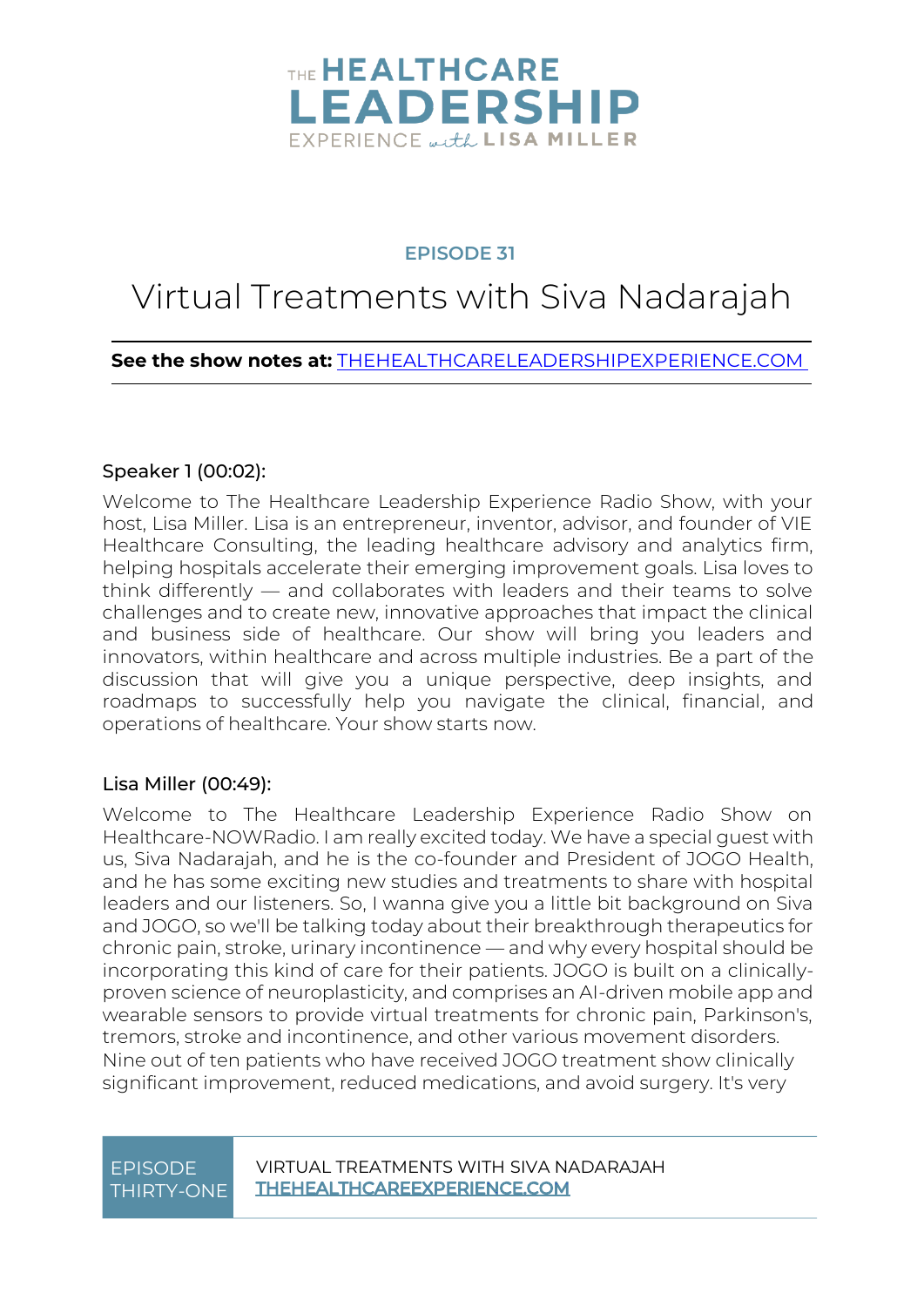

interesting, because studies show that over 65% of patients with chronic pain, Parkinson's and post-acute stroke and pelvic disorders do not fully recover with current treatments, and this results in hospital readmissions and unnecessary ER visits, so today we're going to speak with Siva about, uh, the work he and his team is doing, and welcome, Siva.

### Siva Nadarajah [\(02:18\)](https://www.rev.com/transcript-editor/Edit?token=IX4DtfLIw4ei5npVIyGn9YE4jw8SeUo0zEH_vQKYgCkNS3PzwpBq6PcvUXNYTJqjC9pgjrkn3OhBqX-WjaCcFX4M9k0&loadFrom=DocumentDeeplink&ts=138.27):

Well, thank you, Lisa. Thanks for the time, thanks for, uh, the opportunity you provide for what JOGO is all about (laughs).

### Lisa Miller [\(02:25\)](https://www.rev.com/transcript-editor/Edit?token=g_DpVJwXh1hm7uFI_vYe72b2RzQzc280s0mgVQNUOHyPMXsKses_DbIU5Erh-ti4k9sAnEXPL4UomhNHsroTdWYAnKo&loadFrom=DocumentDeeplink&ts=145.54):

Yeah, that's great. I wanted to mention one more thing before I, uh, get a little background on you, and I was reading this morning a little bit more about the recent news on JOGO, and I, it was interesting to see that... I saw a quote and it said, "There are more than 46 million older adults aged 65 and older living in the US, and by 2050 that number is expected to grow to almost 90 million." So, you know, between 2020 and 2030 alone, this is the last of the baby boomers, right? And that number is projected to increase by almost 18 million, so we have this int-... uh, this convergence of 51% of the aging population will suffer from urinary incontinence, and suffer stroke every 40 seconds, and 38% will suffer chronic low back pain. And JOGO treats all these conditions, and that's why I'm so excited to have you on the show and love to have our listeners learn a little bit more about you and JOGO and how you started, and just give us some background, that'd be great.

### Siva Nadarajah [\(03:26\)](https://www.rev.com/transcript-editor/Edit?token=UNmT0Y0hgjyHK0-RBlMsV4MGVDibEgCe4_e92OLsWOkhoH0IGBNBOEaabyL2usIxDziV9RdhI6aZok01MCMqqWi2LYE&loadFrom=DocumentDeeplink&ts=206.41):

Sure, sure, Lisa. So, a little bit about myself, so I've been in the healthcare industry for almost 22 years, uh, working primarily in the pharmaceutical and medical device industry. JOGO is my second venture. My previous venture was an AI-based, uh, drug and vaccine safety software that we built, uh, back in 2010, which were acquired by one of the largest clinical research organizations called IQVIA, the software, interestingly, currently being used by major vaccine manufacturers to monitor Covid vaccine side effects, which I'm very happy that something that we built back then is currently being used, so I'm very proud and happy about my previous venture.

JOGO actually originated at NYU Rusk Rehab center. There was a doctor named Dr. Joseph Brudny, he was a neurologist and a physiatrist, and there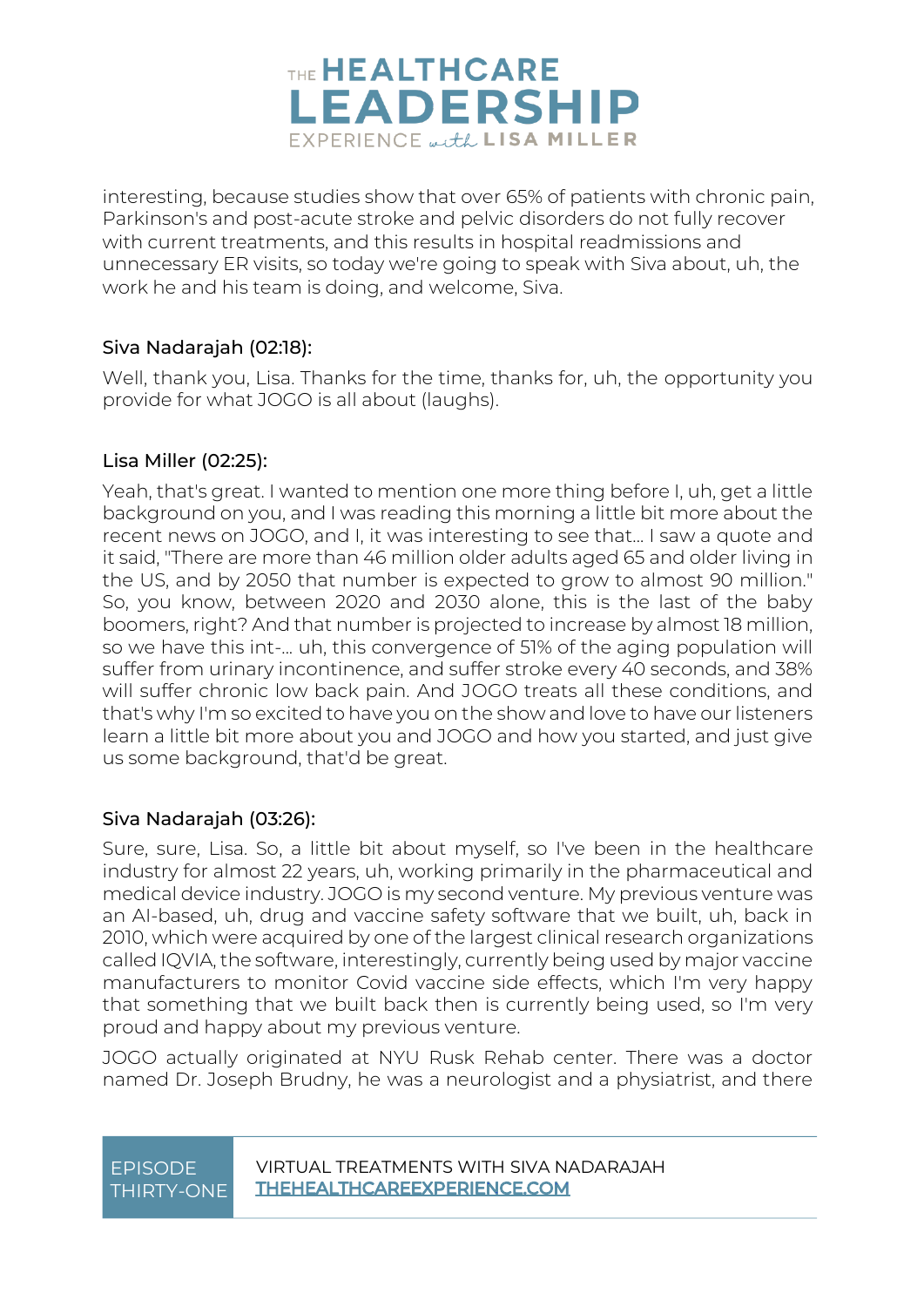

was an engineer from Rockefeller University called Dr. Gordon Silverman. That's where this name comes from; Joseph and Gordon, JOGO. So, Gordon Silverman was the original visionary behind the EMG system in the US; he is an engineer and also a cognitive neuroscientist. So both of them developed this machine back in the days at Rusk Rehab to basically treat stroke patients through this mechanism of neuroplasticity. So neuroplasticity and the science behind JOGO is very, very old, it's not new science, it's called EMG biofeedback, but the science never took off because the machines that they had those days were big and they were clunky, and also the signal-to-noise ratios was so high, so it was very difficult to give this treatment to patients.

So although patients from all over the world came to, uh, NYU Rusk Rehab, I mean, this was not democratized for every patient in every, every part of the US. That's when the team from JOGO met with these researchers and we created this new way, using an old science, we created this new modality where currently, the... through AI, very specifically AI, because AI gives you a lot of tools to make sure this treatment is accurate enough for patients, and also the cloud computing and mobile, where this treatment can be given remotely through an app. So now JOGO, essentially, is a sensor, it's a small, wearable sensor that you wear on your body, and it has an app, which is driven by machine learning and AI, where you can give this treatment remotely to patients to recover from stroke, recover from incontinence, recover from chronic low back pain, and we're doing some work on Parkinson's as well.

So if you look at JOGO, think about: you have adapted PC at home, you have a small sensor that you wear on your body, and someone remotely can give you treatments, so you don't have to travel to a hospital or someplace to get this fantastic treatment that existed for very long but n- nobody was able to use it because of the complexity of the whole... the whole system, so, hope I answered your question, Lisa.

#### Lisa Miller [\(06:36\)](https://www.rev.com/transcript-editor/Edit?token=1Y1JPylUMt8MpEj5WiNpbc84VmmzIOuCGocKKy1S5_Cy1oWxWN8WJe3JcrUrpNq94XMyHO54UCXxN6x3cTSl7DbEwng&loadFrom=DocumentDeeplink&ts=396.55):

No, you did answer my question, thank you, it's... it's complex, but you broke it down into a, you know, a way that you can visually understand the technology and how it could be used at home. So I, I wanted to start to talk a little bit about the ways that, you know, hospitals are using and can further use in a deeper way the JOGO treatments, particularly if we can start with chronic lower back pain and then, uh, move towards joint replacements and talk a little bit about CJR and other ways that you can help hospitals with some of their challenges and... So if we can speak a little bit about chronic lower back pain and how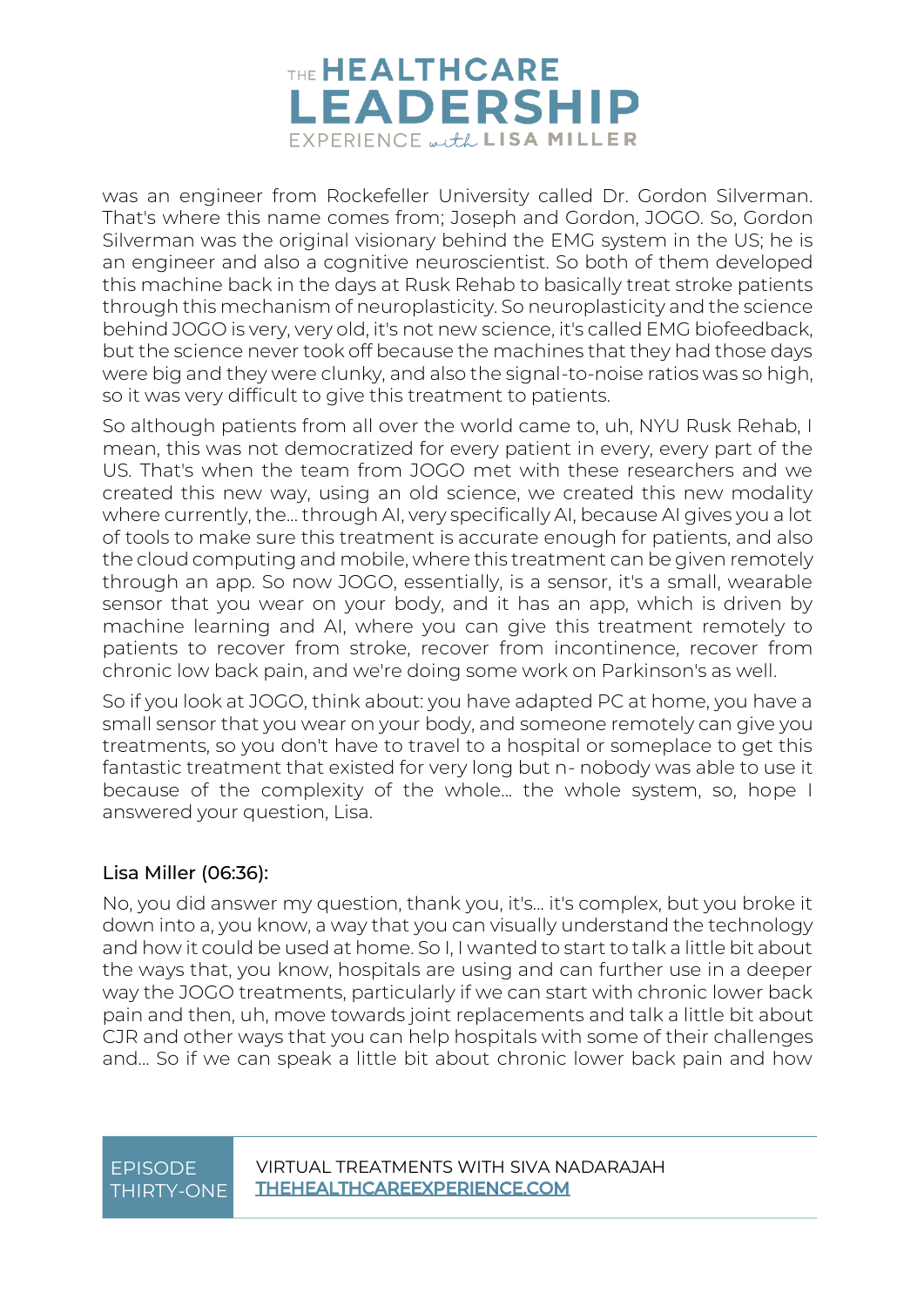

hospitals can use an alternative therapy in a more successful way for their patients?

### Siva Nadarajah [\(07:24\)](https://www.rev.com/transcript-editor/Edit?token=wmY7svrrcJg36Djl0ZfWqXS9_E4cskHEfP-tPCdKkk_U2aHaMyy2JBHVGJUtn2cEPUXGzAr3wMdlSaz9bnka3hWDWTs&loadFrom=DocumentDeeplink&ts=444.8):

Sure. Sure. So the science has been studied for chronic lower back pain for a very, very long time, right? Uh, recently, last year, just when the Covid hit, we partnered with Brigham's and Women's Hospital in, in Massachusetts to conduct our first clinical trial on chronic lower back pain. So think about patients, u- sh- getting this unit shipped home, and we work with the patients, it's an 8-week program, to work on three muscle groups, especially the low back muscle, trapezius muscle and the latissimus muscles in, in the back.

And JOGO, what it does is reduces the muscle tension, so if any-... Anybody who hasn't recovered from physical therapy who had low back pain will benefit from JOGO, so think about, you know, you usually have, you know, acute pain, then you go to physical therapy, then you get a little better, then... but you still have pain, chronic lower back pain; that's where JOGO comes in, before anyone goes on opioids or even surgery or anything that is more complex, so...

So the study was done at, uh, Brigham's and Women's with Harvard researchers and the results were fantastic, uh, this was all done during Covid again. We had a Disability Index, statistical significance is at .001 compared to the control group. That means anybody who was not able to go to work, uh, because of their lower back pain, they are able to go to work; a- anybody who was not able to play sports, they are able to play sports; so these are very good numbers, and more interestingly, the... although we didn't do a head-to-head with opioids, the reduction in pain is, is, um, comparable, even better than, opioids, when you compare it to published studies, so that's where the science and how the clinical data works.

Uh, also we have FDA clearance, that's a very important point I wanna make, uh, we got through the fight and ca-... exemption through FDA, so this is also gonna be important for hospital.

Let's come to how hospitals could use it. So hospitals right now, when it comes to chronic low back pain, initially people go for physical therapy, then they come to hospitals, they are left with very little options. Mostly they are asked to... sometimes given opioids. Uh, in many cases, in rural hospitals, it is the only treatment they have been given. Or they are put on, uh, neuromodulators and all kinds of other complex proc- procedures.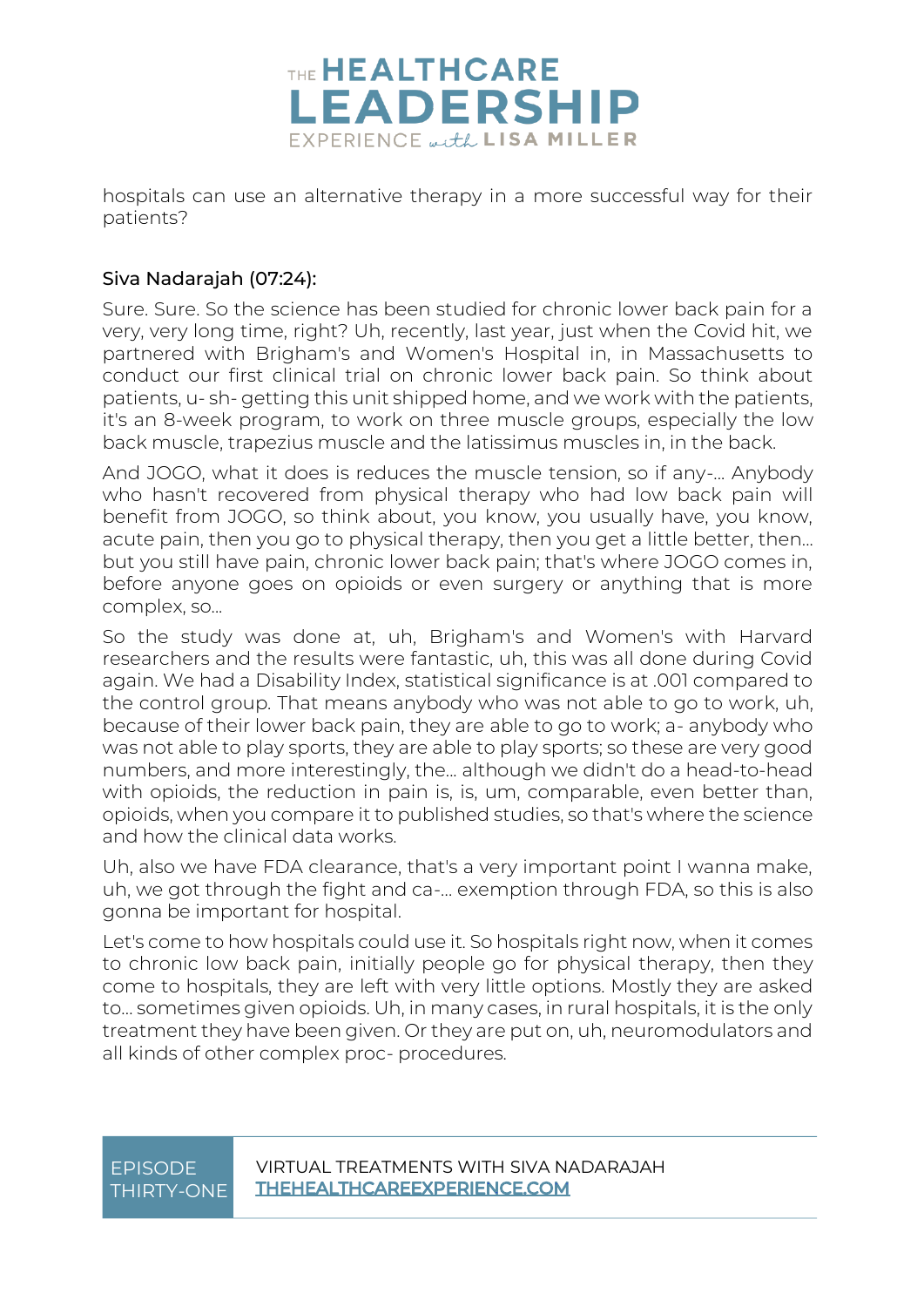

When you add JOGO, there are two things happening: you're giving a noninvasive treatment to these patients, which is... It's just clinically shown superior. The second thing is the hospital also have a new revenue stream, that's an important thing, because by prescribing, you know, medicine, hospitals are not only making (laughs) the patients get side effects for the meshi- medicine, but also there is, you know, there is no revenue stream for the hospitals, whereas this adds a new revenue stream for the hospital, so chronic low back pain.

So it's, it's good, it's a win-win situation, it's good for the patients, good for the hospital, and it's when it works, that's the most important piece, that clinically this data has shown that this works very well, and historically the science has shown this is very well. Unfortunately the science never took off, due to the fact as I told about in the first question that you asked me. So that's, um, the chronic low back pain, Lisa; do you want me to go to the other ones or, uh-

#### Lisa Miller [\(10:32\)](https://www.rev.com/transcript-editor/Edit?token=Ad0XjWBANa2N_KuUeinDTz0q1d-JEhVy4JneMbFXWY-D3Ejv9FlhLWs4o0MxH-jpqrPMa9ZN873l2g1QoOPOrY3PAoI&loadFrom=DocumentDeeplink&ts=632.76):

Yes, I just wanted to r- recapture a couple of things, and then we can talk about, uh, total of joints. I- I do feel that, you know, it's a unique way for hospitals to have a, a win-win-win, and, you know, I think there's very few of those opportunities where they are really giving patients the support for wellness, for recovery, and they can do that at home in a virtual environment in a way that's proven with science, and then the hospitals have a way to have... and a new revenue stream, which they need to do, and, you know, they're getting the outcomes and they're not getting the, you know, the readmissions and the penalties, so I think it's, uh, it's probably one of the best stories that hospitals could be hearing now.

If you're just tuning in, you're listening to The Healthcare Leadership Experience Radio Show on HealthcareNOW-Radio, and I'm Lisa Miller, your host. Today I'm joined with Siva Nadarajah, co-founder and president of JOGO Health, and we are talking about his therapies and their patented technology in the treatment of chronic low back pain, uh, stroke, urinary incontinence, and other conditions. And this show is sponsored by VIE Healthcare, the leading healthcare advisory and analytics firm. We've collaborated with healthcare leaders and their teams to accelerate their strategic initiatives and improve their financial performance since 1999. And you can learn more about VIE Healthcare at viehealthcare.com.

So I wanna resume the conversation with Siva and really kind of dive in a little deeper on total joints and total joint replacement opportunity where you're able to support hospitals, and I believe there's a couple of ways, first of all in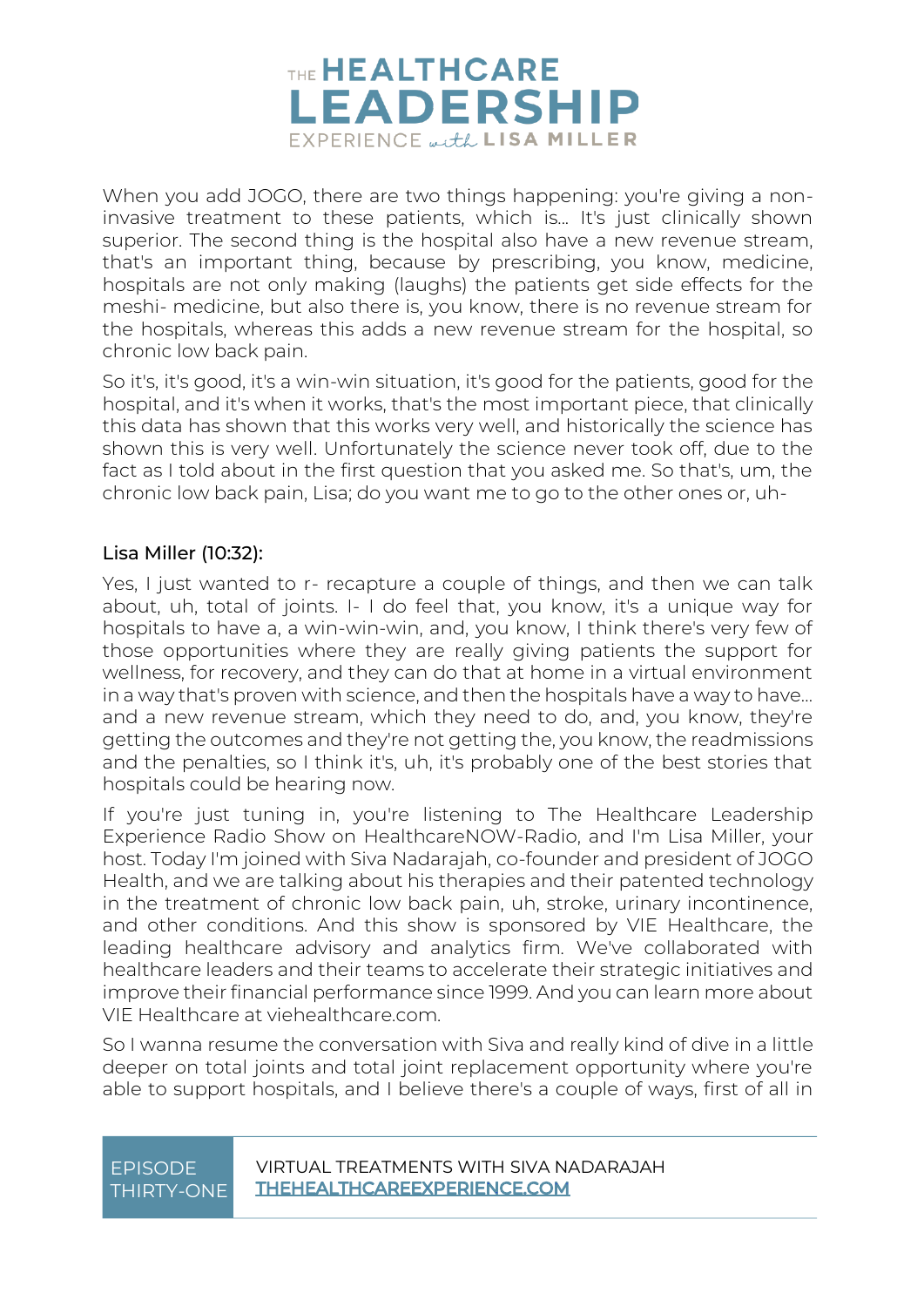

kind of the getting the patients ready for surgery, right? You can help them pre-surgery, get them ready, prehab for the surgery for their, their total joint replacements, and then of course we can talk about rehab and the CJR and that bundled payment where hospitals really need to look to be more innovative. So, can you talk a little bit about how you're helping hospitals on the, uh, total joint replacement side and on the recovery for patients?

#### Siva Nadarajah [\(12:51\)](https://www.rev.com/transcript-editor/Edit?token=_2XSTlIqKk9yGkOxyRDLGhaoTc1mw1kAPiDKFO0zBDYUn-mWcszlrfzc8iLUW31Zfv21dUlOwxB3XH55NKaEbJCKRjc&loadFrom=DocumentDeeplink&ts=771.89):

Sure, surely that, so you know the whole total replacement now has gone to bundled payments, and, uh, the... enough evidence shows that rehab is the most complex piece in the whole process, rehab and post-op rehab. So think about somebody who's gonna go through a knee surgery, a knee replacement. We ship a JOGO kit home, and we have protocols developed to prepare them for the rehab, so, you know, if you ask them to go physical therapy, some of them do not complete, 65% of them do not complete, before they start the surgery, whereas here we can make sure the compliance of it, so they're ready for the surgery, where it's... We are giving regular rehab, plus we are having this JOGO biofeedback aimed to lead to the process to prepare them, right? That's number one.

Then, post-surgery, there are studies... enough evidence that shows, when you add the science behind JOGO, the recovery is better, right? It's not only that, you're also doing it at home, remotely, so the patients do not miss their appointments, uh, due to travel and other work issues, so you're actually solving two problems: 1) again, I'm going back clinically, this is better when you add to this regular rehab; uh, then, uh, it is also something that, uh, they could do it at home. So, overall, this makes the recovery better and reduces readmission, post-surgical readmission, which is really good for the hospitals, … for their population health and bundled payments.

So that's how JOGO works, we work very closely with rehab departments, so, you know, it's not something that we replace them, it's a... it's a complement to the current rehab. JOGO also gives them a support team, so when somebody implements JOGO at a hospital they get a technical support; they also get coaches from JOGO so that the hospital does not spend a lot of time with the patients remotely, we do the work to make sure that we nudge them to do the home program very well, which is one of the major issues, you know, there's a whole science behind nudging, to make sure they do their home exercise programs very well. So that comes with the whole package that we provide to hospitals, so that they could just do the rehab part, we take care of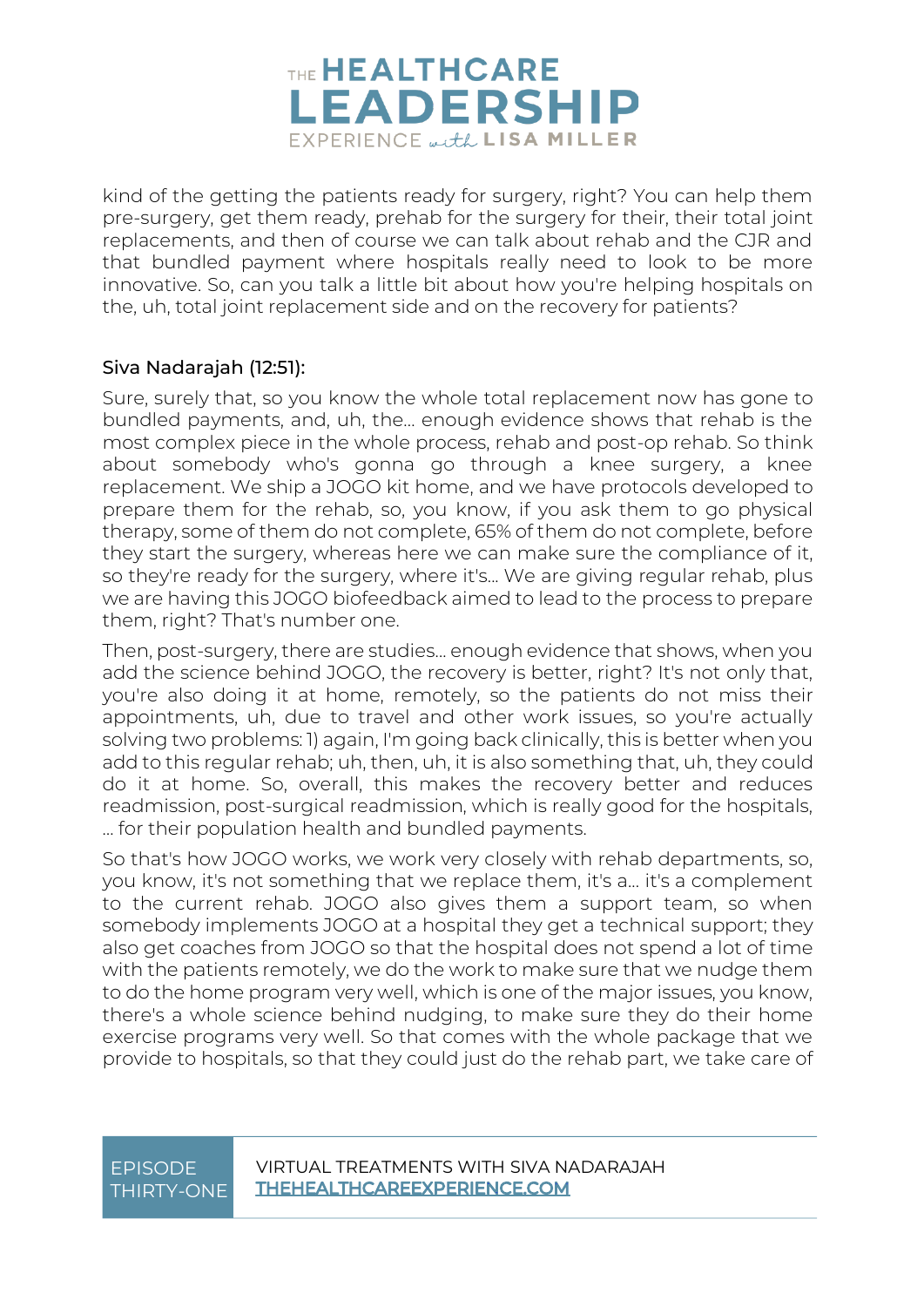

the rest of the things to make sure that the patients recover better, so it works very well for total joint replacement, yeah.

### Lisa Miller [\(15:04\)](https://www.rev.com/transcript-editor/Edit?token=lf3o5dfyh41pJDTMqfjsCzpewY6tB1UYrgvKMM6P203TRpvDLlUK8f517cf8Bg0WAIK2eEqtdmI9N1vipoMuF8K_lrg&loadFrom=DocumentDeeplink&ts=904.52):

And one of the things that I'm aware of that you provide is you really take this out of the hands of the hospital, and you work so brilliantly and with a high level of patient care and touch, making it so seamless for patients. I- I've had the opportunity to, to work with you and read, uh, uh, reviews, and I, I think the thing that jumps out at me is that most of these patients that just... You have so many testimonials, and your customer service and your ability to work with patients of any age to get them set up, you have got a really great process. Can you just speak to that for a moment? Because I think that's really important, because I do feel that home care and virtual care is where we have to move because of our shortages, because of the, the growing, uh, boomer population, we have the convergence of so many, you know, obstacles and challenges. But you not only provide a great treatment modality, but you've also done something pretty unique to make patient experience a top priority.

### Siva Nadarajah [\(16:14\)](https://www.rev.com/transcript-editor/Edit?token=2xy5eWva-T8fGIzXPc51EQn_35voYy_SduCI3Nk-tol4yqtqbSS_qXmUbfNseVGr7DvsoKvp4OMr0BLKmVhmCgycXlY&loadFrom=DocumentDeeplink&ts=974.07):

Yes. Absolutely, Lisa, so, you know, telemedicine, although it sounds cool and nice, there're a lot of challenges, right? So we need to make sure that, uh, we learnt, you know, what we did af-... I mean, this is going back to the '80s and '90s, from Dr. Brudny, patients need real close hand-holding, right? Not every patient would have everything that you're looking for to provide this care, so what we do, so we do a couple of things, we have a 24/7 customer support team that not only has tech support but also clinical support, right? We have physical therapists who c- actually can help these patients if they're struggling putting the electrodes on. We also then provide regular tech support, but on top of it, we also have, like, a Uber type of system. To send someone home... Think of, like, the ATT, right? You call the tech support, people figure it out, tis some... They send somebody home, right? Your cable company. So we actually have, uh, what we call health coaches, we partner with some companies, and they are from the local community, that's the most important piece, they are somebody, they, they look like them and they speak like them, they are from the local community; they go home and help these patients when necessary when they have issues with... technical issues, you know, all kinds of issues people will come across, right?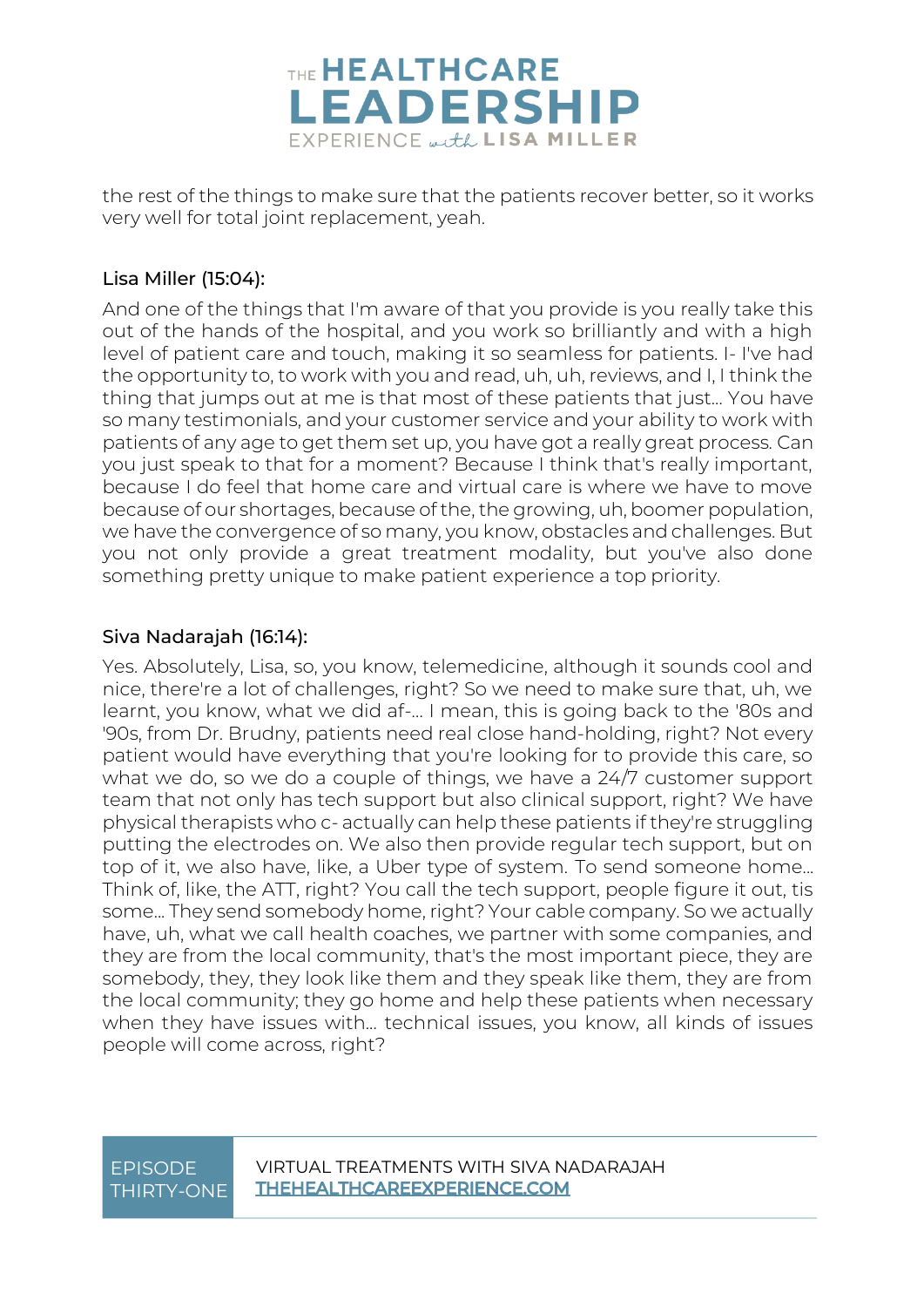

So we have that hybrid model to help patients, when needed, ah, even at home, and we take it one step further, especially with the Medicaid population, some of them don't have bandwidth, they may not have the money to pay for broadband, right? So we send someone over during a session with the bandwidth, with 5G connections, and they actually provide the bandwidth during the period for them to get this rehab during a telemedicine session.

Remember, J- JOGO: you don't need bandwidth when you're using it at home, you are using it at home, you aren't connected to somebody, uh, remotely, but when you wanna talk to a- a- a therapist at a hospital then you do need bandwidth because you're connecting to a videoconference. For that, we provide that, so that's an extra step we took, we found that was a need in the market, so that is something we take care of the patients, they don't feel like, you know, they have to figure out this technology, which is easy to do but, you know, you'll, you'll find out some patients don't even have smartphones, right?

So, so we need to cater to that population as well, so yes, so we... That's something we take pride of, our... the... Very important that we need to really be very practical about this whole thing when you provide rehab through telemedicine, yes.

#### Lisa Miller [\(18:42\)](https://www.rev.com/transcript-editor/Edit?token=QlDPBbr2gaXB-xMbbRpxnqbIWBZoh-DEevItXnTKqboiFmODsrckk3aZv_3ylv-sDAiTCWombjudwajX_4JIWWktJuw&loadFrom=DocumentDeeplink&ts=1122.45):

That's what's struck me as you and I have spoken over these last few months, is that you have a, like you said, a technology that's been proven already for many years, but you've made it accessible and better and now it's been proven through the FDA and the Brigham study and other studies, and in addition, you've also listened to patients or actually have observed the needs, and I think that's sometimes the missing element with telehealth, is we make a lot of assumptions that it's just going to be automatically easier 'cause it's home, and-...patients are gonna use it, and I think that's a false assumption, uh, and you've really gone that extra mile to take the calls, have the coaches to go out to homes, and to me, you're, you're telling hospitals, you know, "We're really your partner, we're gonna partner for everyone's success." I think that's a different way of doing business, Siva, and I, I think that model... I think you're a way ahead of, of all, uh, telehealth in adding that component, so it's-

### Siva Nadarajah [\(19:42\)](https://www.rev.com/transcript-editor/Edit?token=Gxy-b-AgFjnum9xXw-z4PbbJyZa8yJurQWPan2mPNdCpKbkglMFKTPsJsB0M6FCt5kzpkhwpdwXpl65vFNb_-LWcldg&loadFrom=DocumentDeeplink&ts=1182.54):

Thank you for that; I'd say it's important, the last thing a hospital wants another tech call coming in-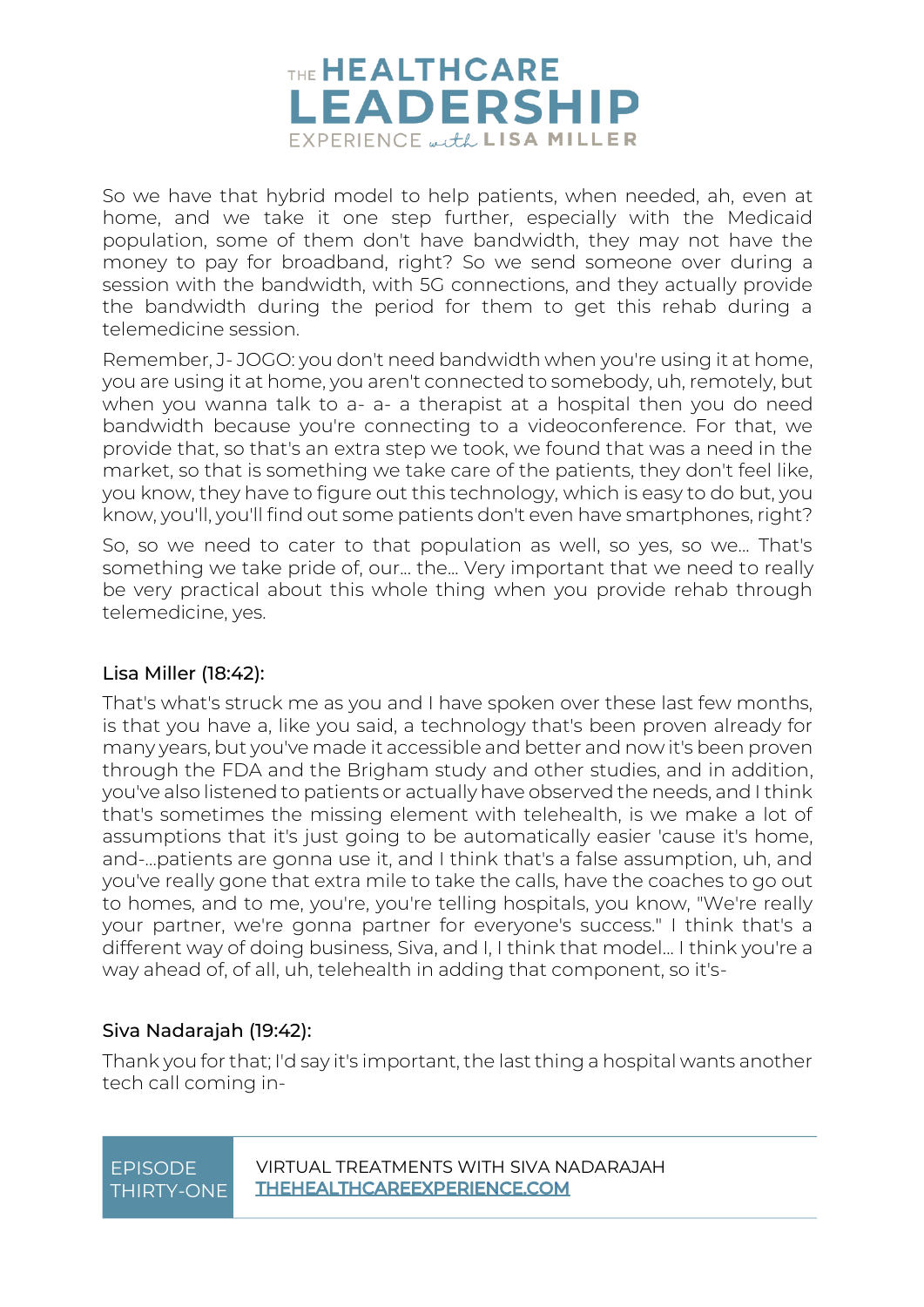

Lisa Miller [\(19:46\)](https://www.rev.com/transcript-editor/Edit?token=WQ58vBmva7l21gNPLl48OpHqpeGNJLFOSmy2dleIt9oDeYsgFdQOQ5fm9cCS_JinAkfjNgz5xLAChs6B3IKAbUsL5ME&loadFrom=DocumentDeeplink&ts=1186.87): (laughs).

Siva Nadarajah [\(19:46\)](https://www.rev.com/transcript-editor/Edit?token=-qq3juLPTz8cji5ccQ30m8AQi-CxJQj6d619yyMStMzuVs1xpS8wtSPG5DX7VbuUAhKtihicy6P-dZK2wo2PEdX0bc4&loadFrom=DocumentDeeplink&ts=1186.93): ...and trying to fi-... (laughs).

Lisa Miller [\(19:46\)](https://www.rev.com/transcript-editor/Edit?token=VauHJ9XKHhqrtQ5-UEL-vdTcL2XzBGdtG0UgbMU6aDa8n5P-0wTJzLa6qdLOffdkjc-Tc8_ZLmwQ83QdiaxvSLfgpHU&loadFrom=DocumentDeeplink&ts=1186.93): Exactly.

### Siva Nadarajah [\(19:46\)](https://www.rev.com/transcript-editor/Edit?token=SAl_Vq1xF-YJtoSFPo2IorMrieasFZznBzv0Ao7fxYDlK5HovsMEgj1uRPUiZiiLnxPQkFNZuw_gl5LytR2-D95wLwc&loadFrom=DocumentDeeplink&ts=1186.93):

They have enough on their plate, yeah? (laughs).

### Lisa Miller [\(19:52\)](https://www.rev.com/transcript-editor/Edit?token=0hRQxzxQ5g3CMbo-347_Aqa3bLI99tkl3umhYL25cKLrX6P9qw4Nrn2ioo742PkjnaGrCxqCtB9hRdoK7WCod50HEdU&loadFrom=DocumentDeeplink&ts=1192):

Yeah. So you know, we're gonna be wrapping up soon, and I'm really, uh, disappointed we don't get to talk more, have our listeners hear more from you, but before we do wrap up, I know you have quite a bit of information on your website as Brigham Study, I know there's a video you and I just talked about. You know, there's ways that hospital leaders can learn more from your site, it's at jogohealth.com, jogohealth.com. I will include in the show notes how people can reach out to you for questions or t- to learn more how they can bring JOGO to their hospital to support, you know, their patients and their rehab and, and particularly, uh, you know, supporting CJR or, you know, other neuromuscular conditions, so we'll make sure the listeners can reach out to you, Siva.

Is there anything that you would want to kinda summarize? I mean, I do feel we've covered a lot, but I do love the fact that you're offering hospitals a way to enhance their patient care, really making sure that their recovery... You know, they're, they're moving them closer to a, a better outcome, better recovery after surgeries, and giving them a revenue stream, and I, I think that's really important, hospitals are looking for ways to enhance their margin, and I'm sure you'll be getting some calls from hospitals about that too. Is there anything else you'd like to mention, um, as we wrap up?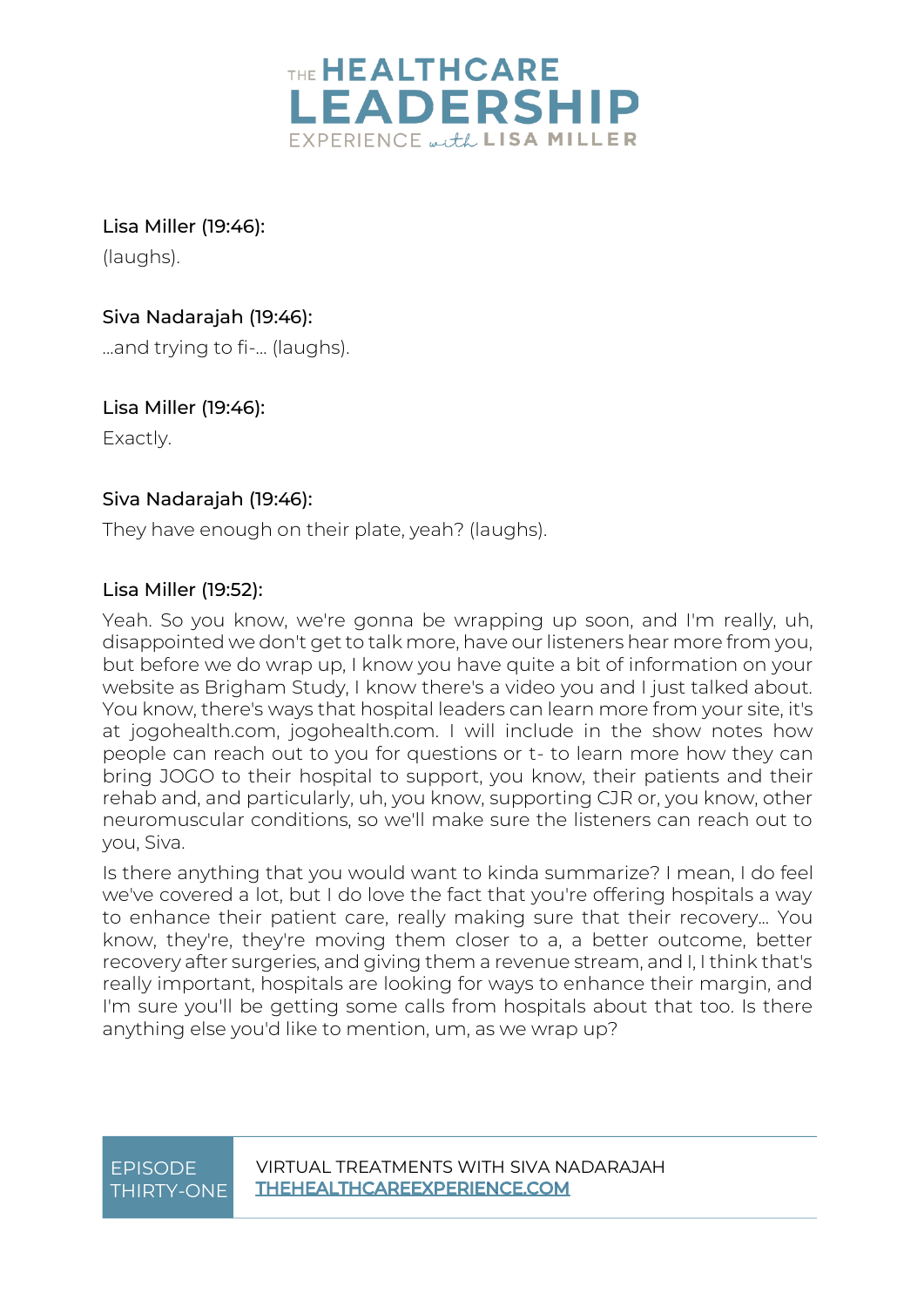

#### Siva Nadarajah [\(21:15\)](https://www.rev.com/transcript-editor/Edit?token=j7KpqC2FDv0lHEkJi3ysoTNlfvNIS4MgTPHJ1XkkCwAnykD00tIcK1vl0DKlLP_2l6ai7wdVT5cF5GVtDV1PdCkMaGk&loadFrom=DocumentDeeplink&ts=1275.18):

Sure, sure, Lisa, a couple of items and very common questions that we get from hospitals. "Did you have CPD codes, right?" Yes, we have CPD codes that the hospitals can bill. That's important when you're doing those fee for service, but also, in your bundled payments, you know how that works. And also the cost of JOGO they always ask. It's... We are like a... Think of, like, a software-asa-service company. They only pay for the usage, there's not a huge capital expenditure or anything like that, so we made it... It's like signing up for Gmail (laughs) or some such service. So the provider, even the financial business model, we have made it so easy for hospitals that adopt it, so they don't me-... They don't have to write a large check or anything like that, it's only when they use it they pay, and there are CPD codes.

And, uh, we, we are partner in... And on a risk basis, right? So we take a riskbased partnership with the hospital, so that's an important point I wanna make, and, again, just wanted to highlight, we didn't get into the other conditions, we treat throat rehab and incontinence and pelvic floor conditions; that we have for another day, I guess. But overall, I think, I'm very happy that, I mean, we have treated almost 5,000 patients now, across the world actually, people getting treated from many different countries, that, that's an interesting... How this telemedicine can transform. But that's what also helped us learn what ch- real challenges some patients have when utilizing telemedicine, you know, going back to the bandwidth I talked about and having local support, so yeah, I mean, thank you, Lisa, there's nothing else I would like to add but, you know, this is great.

#### Lisa Miller [\(22:45\)](https://www.rev.com/transcript-editor/Edit?token=rApvIWyZeUAmfkYfSuKlwdgRk5W0PXxokNrsNrcuoyeePBSYtyfJLlpmYaD8fa3NWYUgMZ2kgH4ZtPTOypDmhRFk-pQ&loadFrom=DocumentDeeplink&ts=1365.15):

And Siva, I would like to have you back to talk about the other conditions, because I think stroke and incontinence and the other areas warrant its own time, so I, I would love to have you back.

#### Siva Nadarajah [\(22:55\)](https://www.rev.com/transcript-editor/Edit?token=s6sO_qRV54mKs362l1u9YZ6uhHDKQh2AzReTNMVDPLxkpDh7HYuttIsaQdwjxCsSTnwhYITLNk7v1uoEFo8QqMZbVAQ&loadFrom=DocumentDeeplink&ts=1375.37):

Thank you. Any time, Lisa, thank you so much.

#### Lisa Miller [\(22:58\)](https://www.rev.com/transcript-editor/Edit?token=kOLooL_Qb8KmknQrMS-Y07WOuIIckb75wQpGV2AzI83j8HUYHCreALUtqy4Bj66PzrWSZlH_WBRsspoG37w0A9QuHqc&loadFrom=DocumentDeeplink&ts=1378.53):

You're listening to The Healthcare Leadership Experience Radio Show, we're had a great show today with Siva from JOGO Health, and it's, please, it's a reminder to, to email me and give me ideas or topics you'd like for us to cover

| <b>FPISODE</b> | VIRTUAL TREATMENTS WITH SIVA NADARAJAH |
|----------------|----------------------------------------|
| THIRTY-ONE     | THEHEALTHCAREEXPERIENCE.COM            |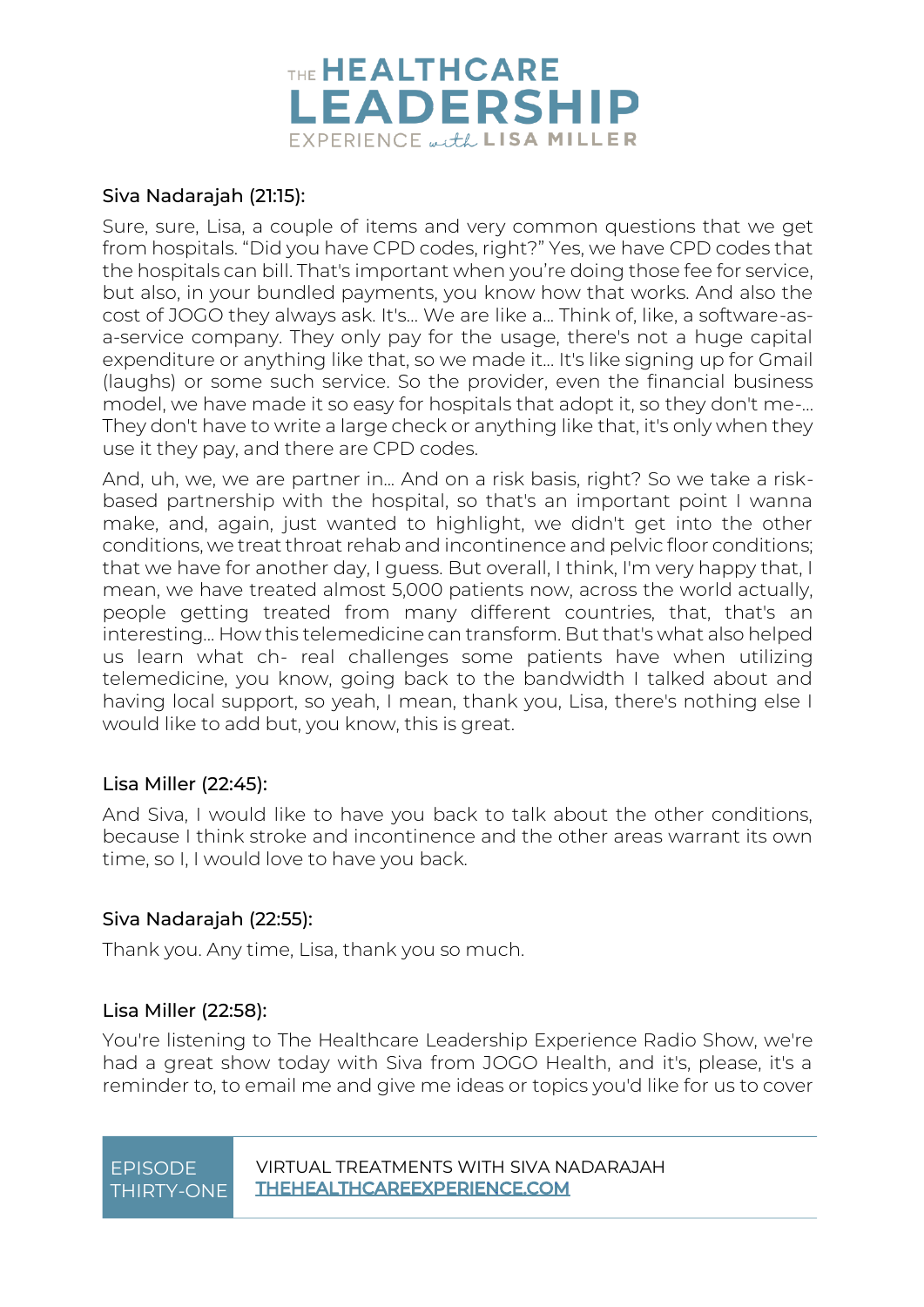

on our radio show, and we'd love to get your feedback. We look forward to you listening to future episodes, and we've had some great past episodes on predictions for 2022, and Drew as a Finance Leader at Vermont Health, that you can listen to. Happy New Year, and thank you for listening to the show.

#### Speaker 1 [\(23:34\)](https://www.rev.com/transcript-editor/Edit?token=7imYgGIKNOPo4plsGknXm_6oE2Jnh73vJZFpSa27qww5BOJBT6jQp2b3bVzekOndMPDdmQLirYcdRoXegeAJR3SjYZ8&loadFrom=DocumentDeeplink&ts=1414.74):

Thank you for joining Lisa Miller for this episode of The Healthcare Leadership Experience Radio Show, sponsored by VIE Healthcare Consulting. If you enjoyed the show, subscribe, so you can automatically get notified when new shows premier weekly. Don't forget to leave us a review, so more healthcare leaders like you can discover us. This show is on Healthcare-NOW Radio, Apple Podcasts, Stitcher, Spotify, Pandora, and other major podcast platforms. To reach out to Lisa personally, you can join the conversation on LinkedIn, where Lisa continues to have discussions on the business of healthcare. You can find links to Lisa's other social platforms in the show notes or at viehealthcare.com. The Healthcare Leadership Experience Radio Show is the "think differently" communication for healthcare leaders, and we are honored to have you tune in. Join us next week for another episode of The Healthcare Leadership Experience Radio Show.

#### Leah [\(24:28\)](https://www.rev.com/transcript-editor/Edit?token=mCEcGoiY6UhnbPWNaO60v4tPQ-MvJqlGPyo2rYfBwnrYr6odKGDHJnvzKMIJuE2gAD90hbGMVL9vQTnmBv-cTNiSUes&loadFrom=DocumentDeeplink&ts=1468.83):

Hi, this is Leah. You are listening to my mom's podcast, The Healthcare Leadership Experience.

### Fernando [\(24:35\)](https://www.rev.com/transcript-editor/Edit?token=rEBGhdf5yU3gGSH6Kxdq-IJ0tgjwF3uD19z-TDC_WG0nwIhAfitrwDQ6qcl0PvtcVJ4GiVF63T-wxJxB4NRVUxJaeSU&loadFrom=DocumentDeeplink&ts=1475.95):

Hi, this is Fernando. If you would like to speak with my mom, just email her.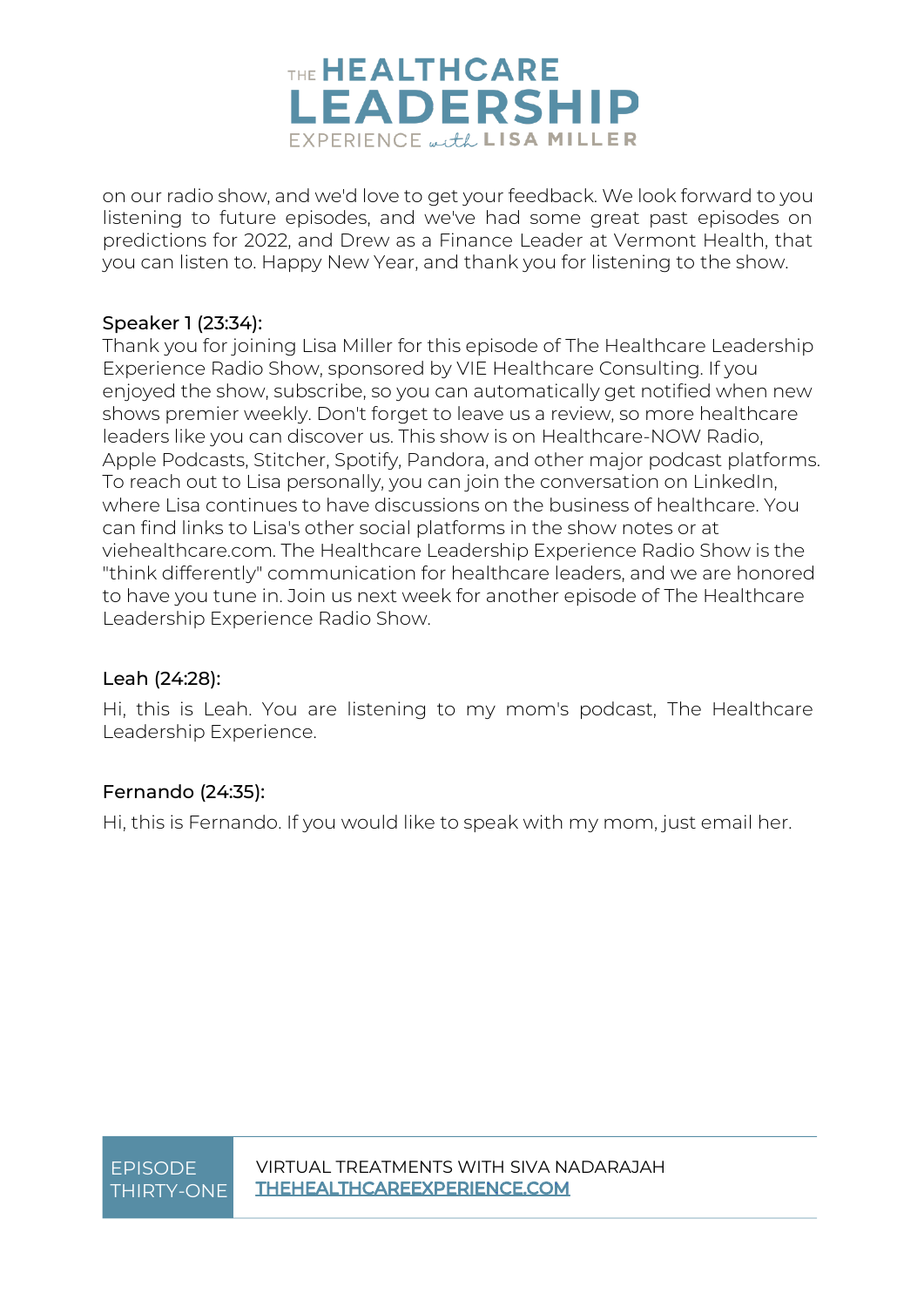## THE **HEALTHCARE LEADERSHIP** EXPERIENCE with LISA MILLER

#### MEET LISA MILLER



*It's important for hospitals to have a clearly defined cost savings strategy with purchased services as a component to that strategy. We provide our clients with a focused roadmap to achieve those savings through our expertise since 1999*

Lisa Miller launched VIE Healthcare Consulting in 1999 to provide leading-edge financial and operational consulting for hospitals, healthcare institutions, and all providers of patient care.

She has become a recognized leader in

healthcare operational performance improvement, and with her team has generated more than \$720 million in financial improvements for VIE Healthcare's clients.

Lisa is a trusted advisor to hospital leaders on operational strategies within margin improvement, process improvements, technology/ telehealth, the patient experience, and growth opportunities.

Her innovative projects include VIE Healthcare's EXCITE! Program, a performance improvement workshop that captures employee ideas and translates them into profit improvement initiatives, and Patient Journey Mapping®, an effective qualitative approach for visualizing patient experience to achieve clinical, operating, and financial improvements.

Lisa has developed patented technology for healthcare financial improvement within purchased services; in addition to a technology that increases patient satisfaction through front line insights.

Lisa received a BS degree in Business Administration from Eastern University in Pennsylvania and a Masters in Healthcare Administration from Seton Hall University in New Jersey.

She is a member of the National Honor Society for Healthcare Administration – Upsilon Phi Delta. Her book *The Entrepreneurial Hospital* is being published by Taylor Francis.